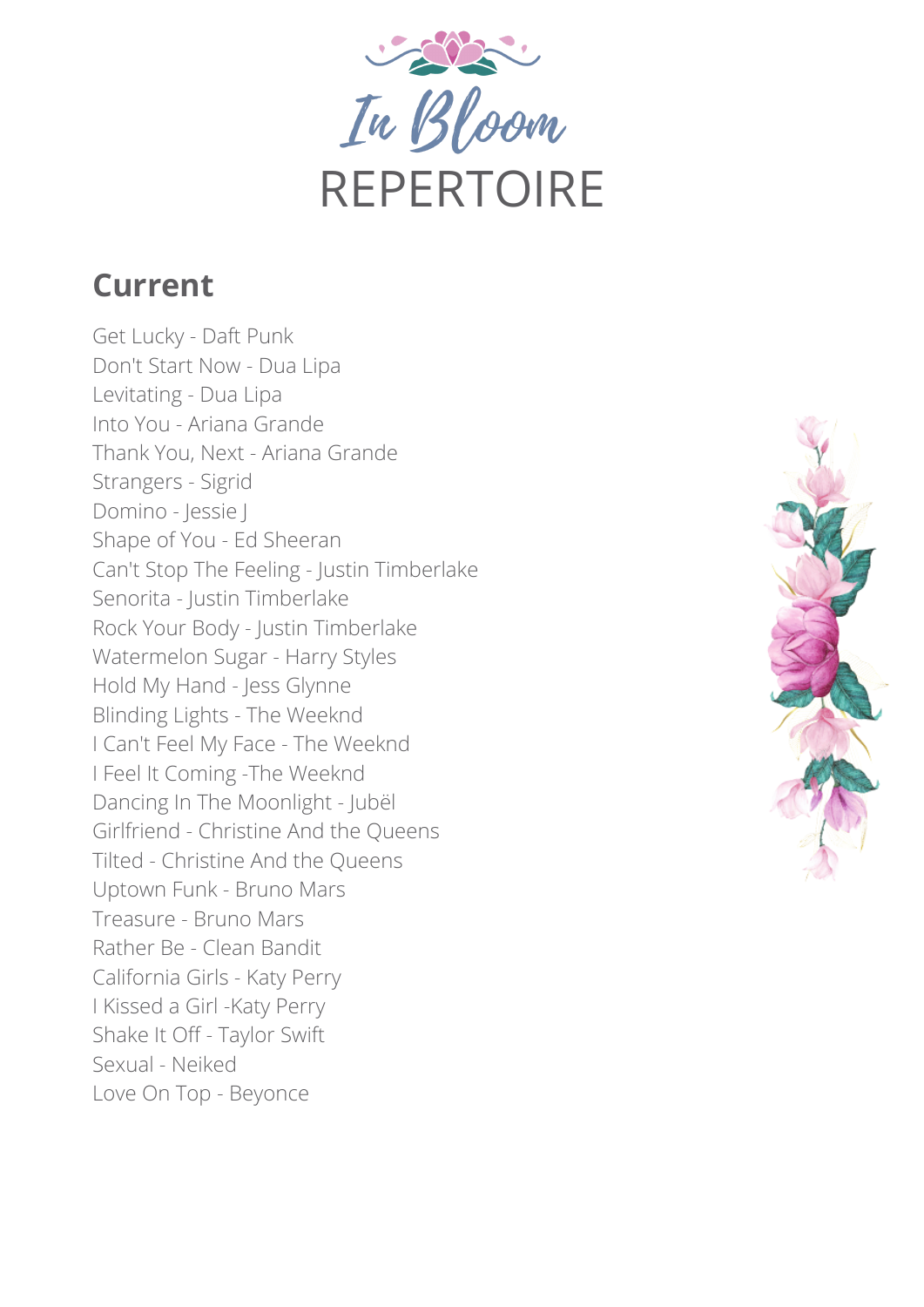Valerie - Amy Winehouse No Diggity - Black Street American Boy - Estelle You Got The Love - Florence +The Machine Crazy In Love - Beyonce Deja Vu - Beyonce Single Ladies - Beyonce Independent Ladies - Destiny's Child Say My Name - Destiny's Child Survivor - Destiny's Child This Is How We Do It - Montell Jordan Toxic - Britney Spears Baby One More Time - Britney Spears Lady Marmalade - Christina Aguilera Ain't No Other Man - Christina Aguilera Genie In a Bottle - Christina Aguilera If I Ain't Got You - Alicia Keys Lovefool - The Cardigans Million Dollar Bill - Whitney Houston Umbrella - Rhianna Beggin' - Madcon Show Me Love - Robin S Canned Heat - Jamiroquai Love Foolosophy - Jamiroquai Who Do You Think You Are - Spice Girls Ironic - Alanis Morrisette Finally - Cece No Scrubs - TLC Waterfalls - TLC I'm Outta Love - Anastasia



#### **90s & 00's**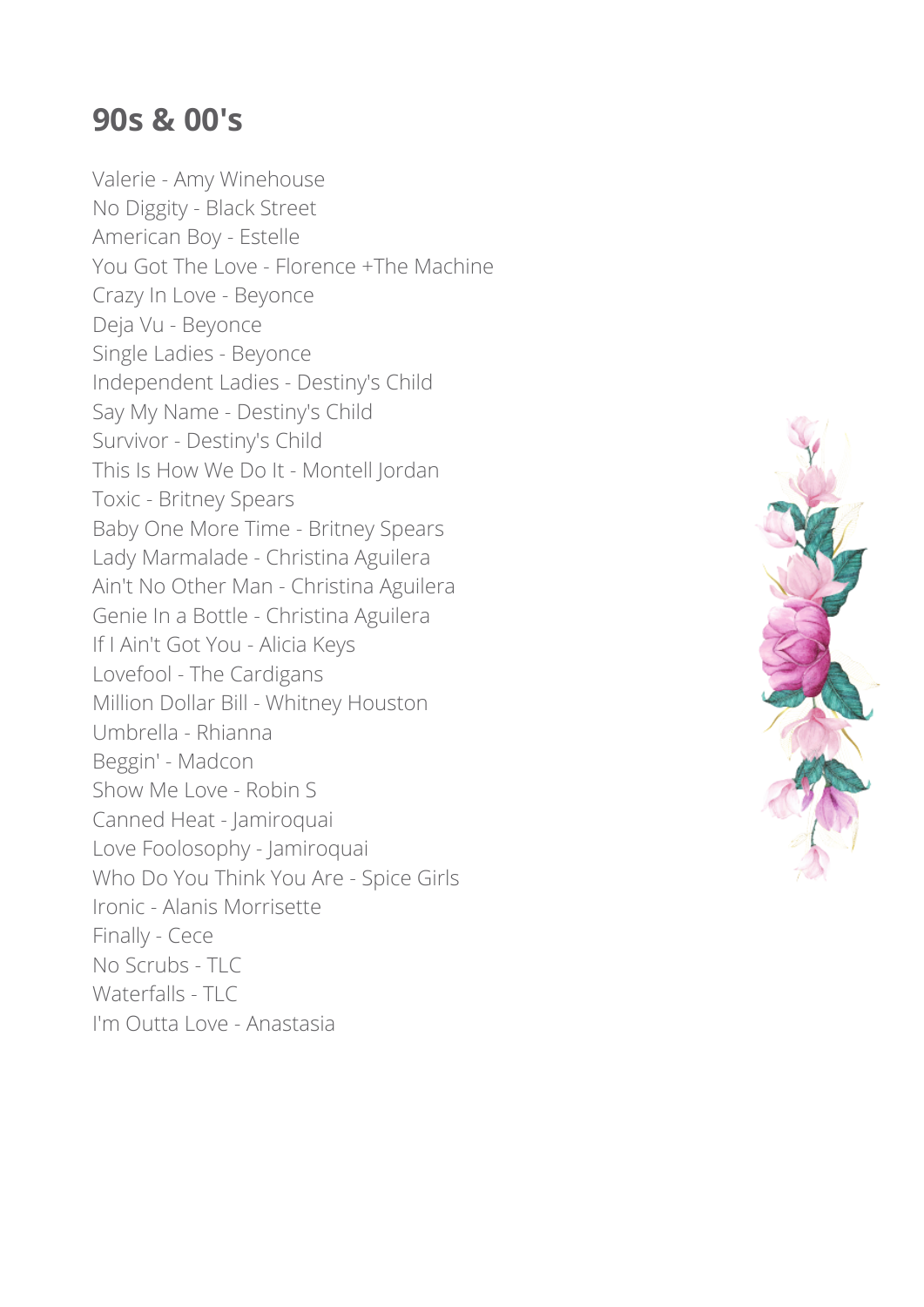#### **70s & 80s**

How Will I Know - Whiteny Houston I Wanna Dance With Somebody - Whitney Houston Every Little Thing Shoe Does is Magic - The Police All Night Long - Lionel Richie Superstitious - Stevie Wonder Signed, Sealed, Delivered - Stevie Wonder Ain't Nobody - Chaka Khan I'm Every Woman - Chaka Khan September - Earth, Wind & Fire Boogie Wonderland - Earth, Wind & Fire Never Too Much - Luther Vandross Don't Stop Till You Get Enough - Michael Jackson Billie Jean - Michael Jackson PYT - Michael Jackson Rock With You - Michael Jackson Blame It On The Boogie - The Jacksons Five I Want You Back - The Jacksons Five Are You Ready For Love? - Elton John Burning Love - Elvis Presley A Little Less Conversation - Elvis Presley Everywhere - Fleetwood Mac We Are Family - Sister Sledge Good Times - CHIC You Can Call Me Al - Paul Simon Lovely Day - Bill Withers One Way or Another - Blondie Heart Of Glass - Blondie Kiss - Prince I Wanna Be Your Lover - Prince Somebody Else's Guy - Jocelyn Brown I Will Survive - Gloria Gaynor Hot Stuff - Donna Summer Proud Mary - Tina Turner & IKE Every Little Thing She Does is Magic - The Police Escape (The Pina Colada Song) - Rupert Holmes